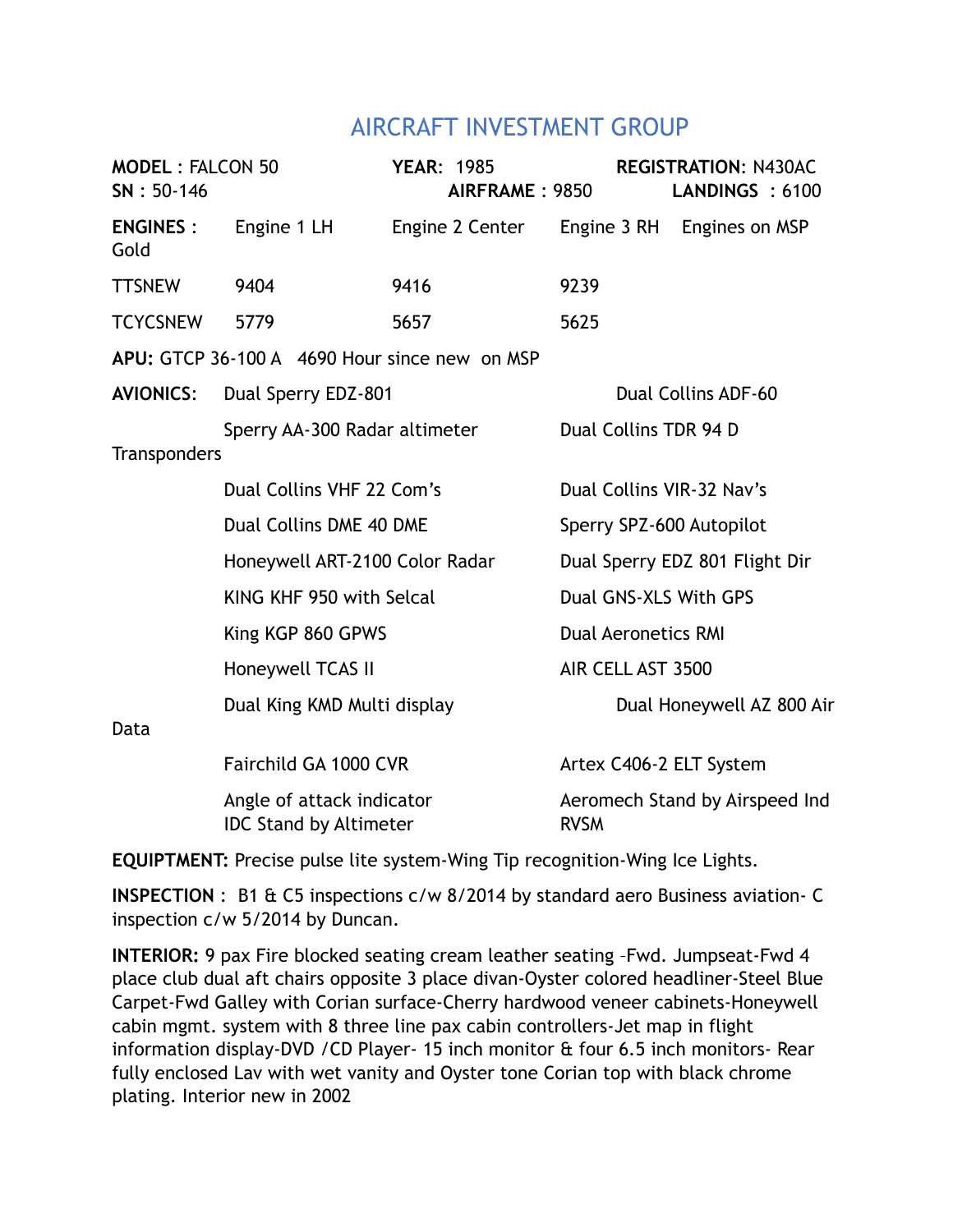**EXTERIOR:** New allover white and blue accent stripes completed in 2011.

**SPECIFICATIONS ARE SUBJECT TO VERIFICATION UPON INSPECTION AND PRIOR SALE OR REMOVAL FROM THE MARKET**